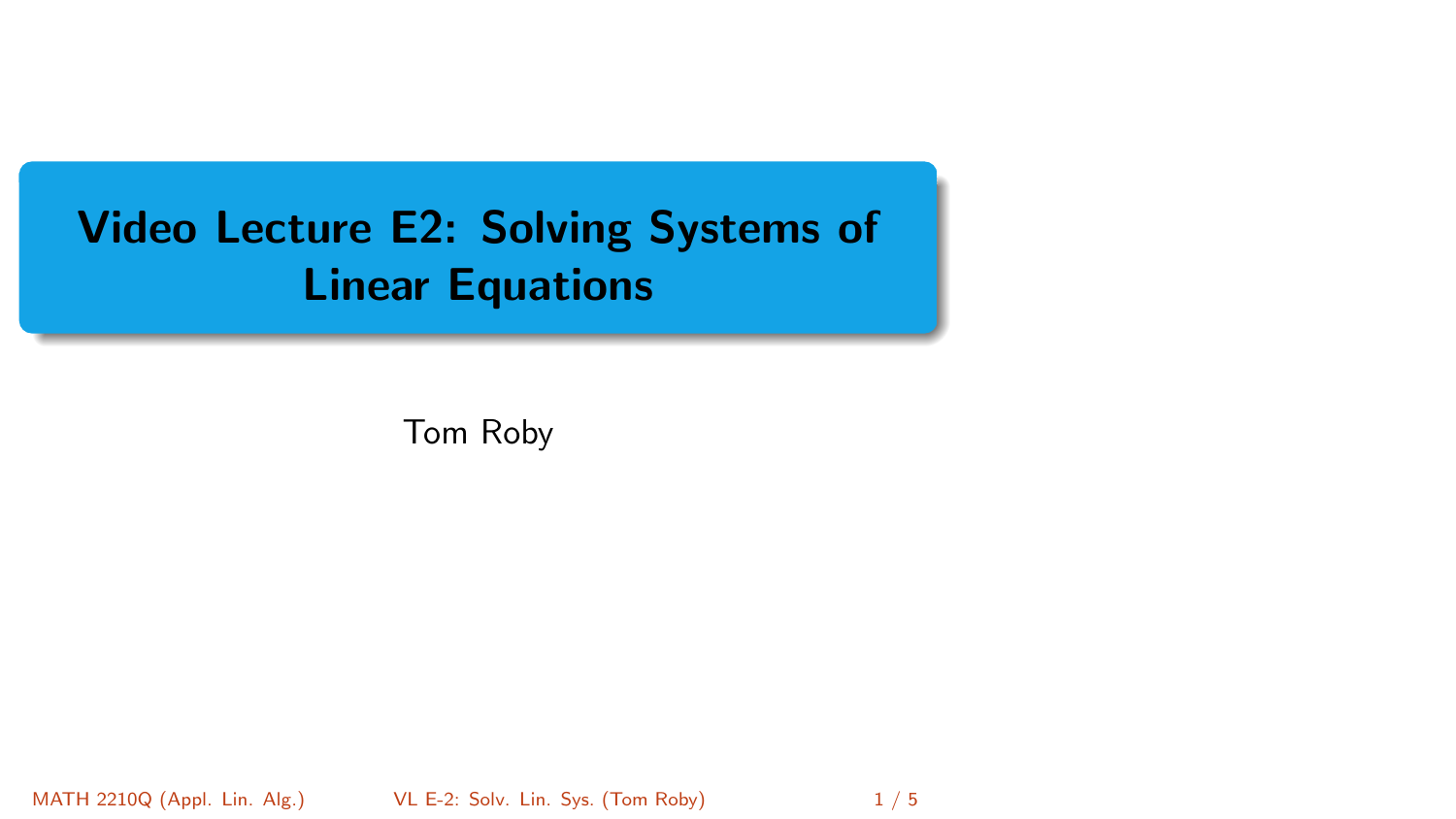- Linear systems are *equivalent* if they have the same solution set.
- Row operations change linear systems into equivalent linear systems.
- **•** Using successive row operations, we change a linear system to a simpler one to find the solution.
- We can view this same process as working on corresponding *matrices* that represent the linear system.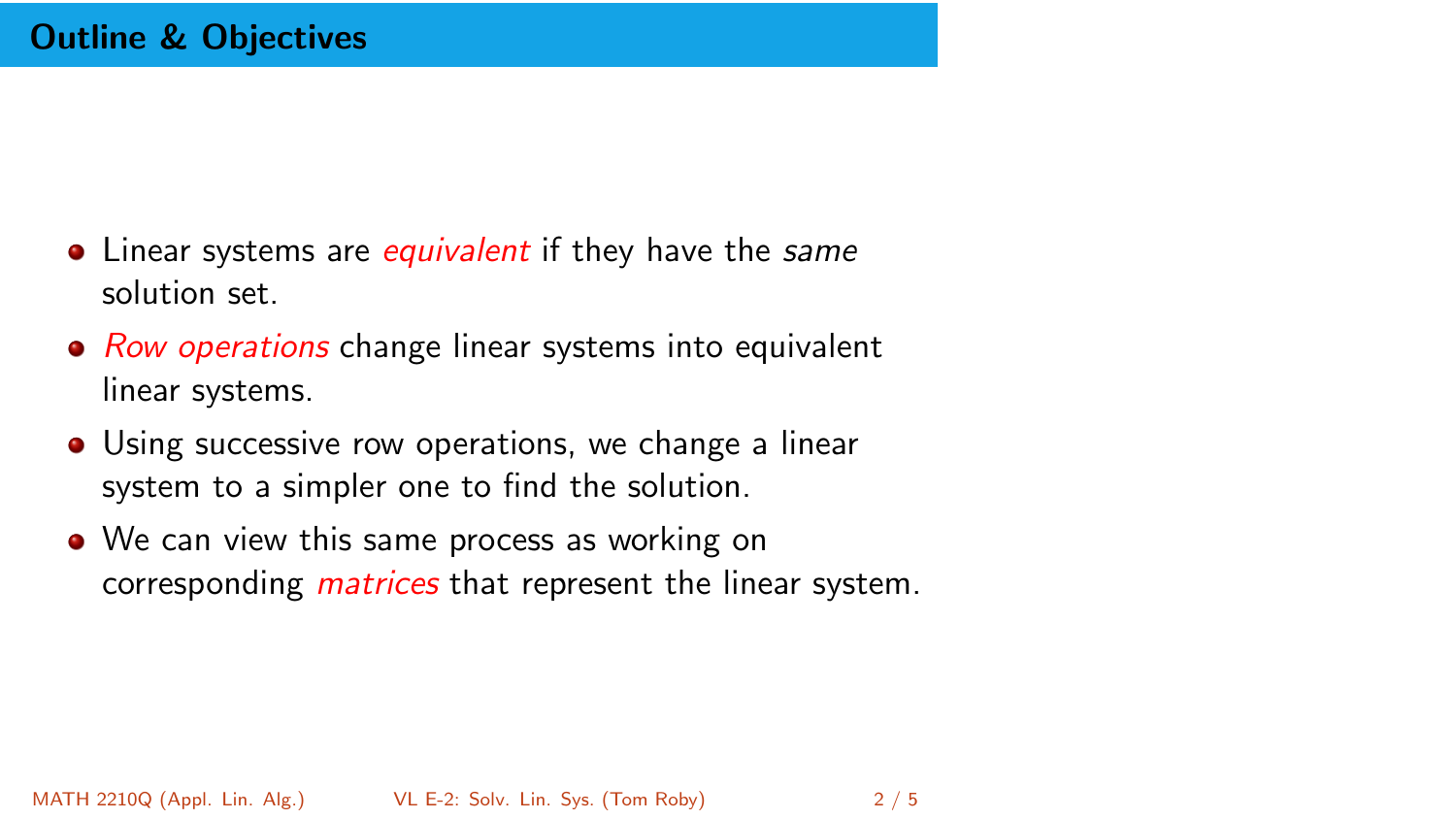## **Definition**

We call two systems of linear equations equivalent if they have exactly the same solution set.

$$
\begin{cases} 2x + 3y = 4 \\ 4x + 7y = 6 \end{cases} \begin{cases} 2x + 3y = 4 \\ y = -2 \end{cases} \begin{cases} 2x = 10 \\ y = -2 \end{cases}
$$

MATH 2210Q (Appl. Lin. Alg.) [VL E-2: Solv. Lin. Sys.](#page-0-0) (Tom Roby) 3/5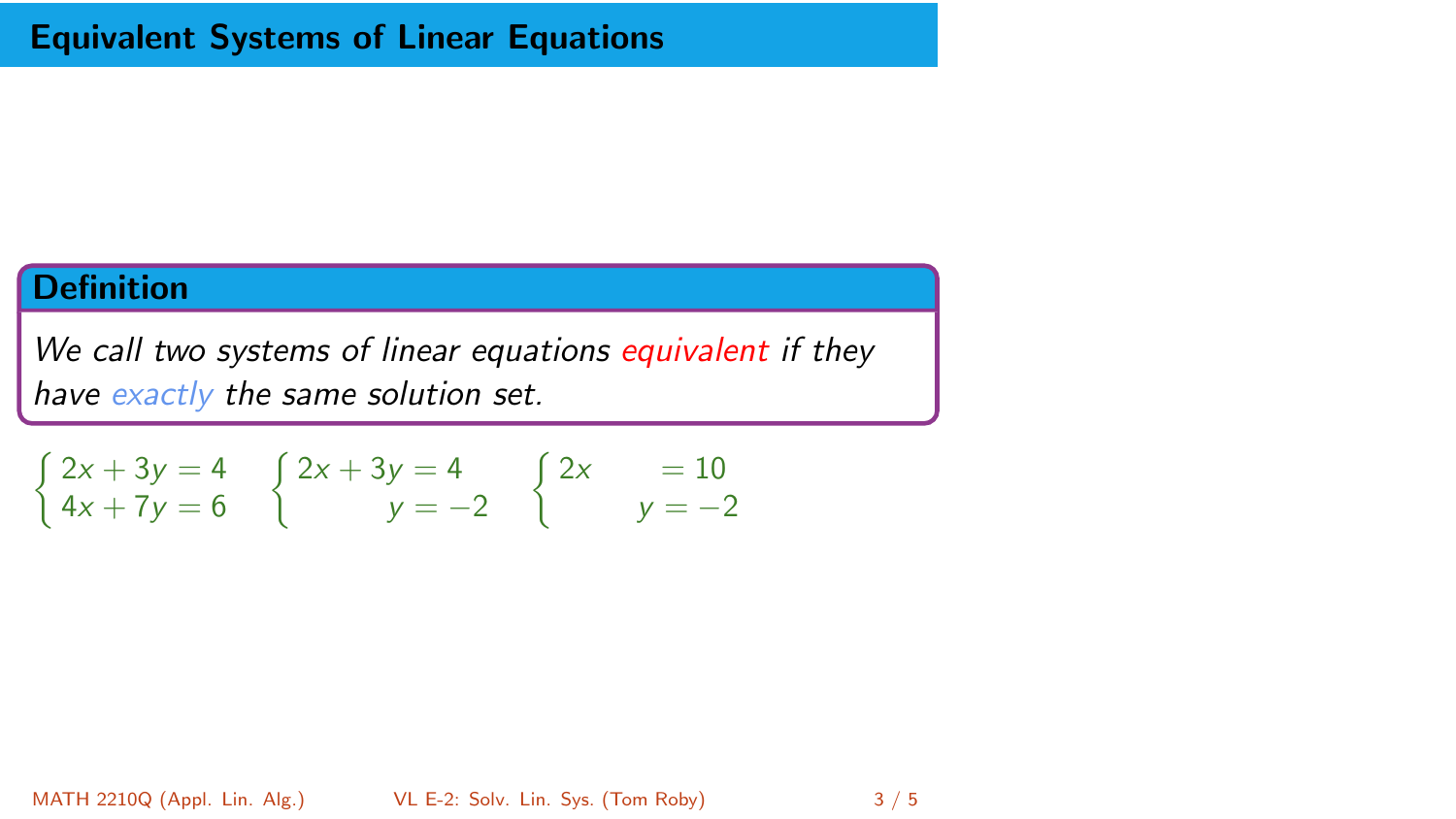## Elementary Row Operations

#### Definition

The three elementary row operations are

- **1** Replacement: Add a multiple of one row to another row;
- **2** Interchange: Interchange two rows; and
- **3** Scaling: Multiply one row by a nonzero constant.

None of these operations changes the solution set of the SLE!

We call two linear systems *row-equivalent* if there is a sequence of row operations that takes one to the other.

So row-equivalent implies equivalent.